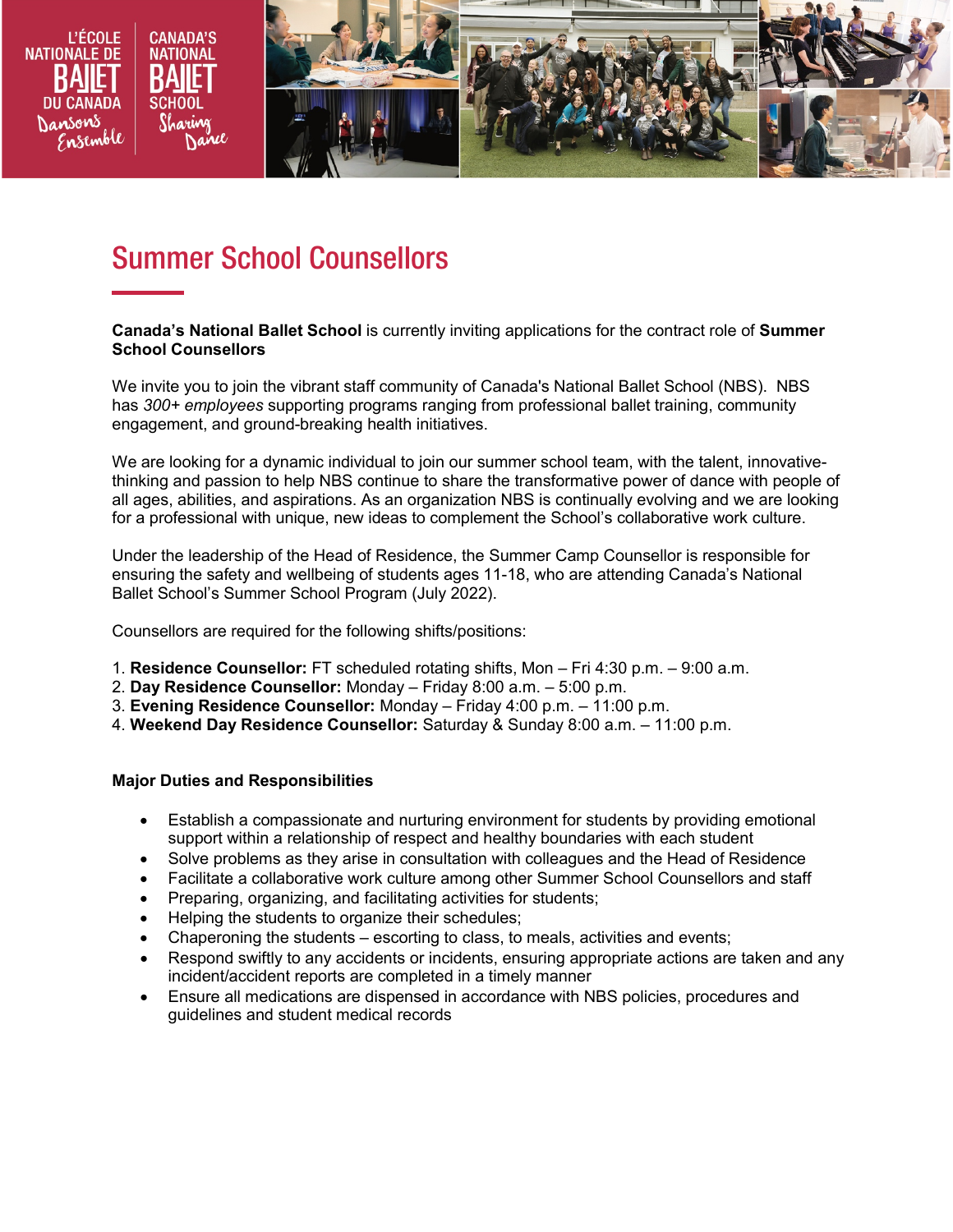### **Qualifications/Skills/Experience**

- More than anything we are looking for passion for someone looking for a calling in life and not just a job; some of the qualifications below are of keen interest as well:
- Relevant diploma in Child Youth Work, Social Work, Child Studies or equivalent (i.e. psychology, sociology) and 2+ years of directly-related work experience working with children
- Experience working in summer school programs
- Ability to work in an inclusive environment responding with empathy and awareness to the diverse needs of the students.
- Well-developed interpersonal and communication skills; complemented by considerable discretion, diplomacy and confidentiality to effectively manage communications with parents, medical professionals and staff
- Proficient technical skills including Microsoft Office (Word and Excel) and G-suite
- reliable, excellent observation and creative, takes initiative, ability to multi task
- Ability to work well in a team; takes initiative when working independently in a fast-paced environment
- Ability to use public transportation to take students to/from appointments and/or chaperone to/from airport

Successful candidates must supply Canada's National Ballet School with a Vulnerable Sector Check in accordance with the School's Child Abuse/Sexual Abuse Prevention Policy; this will be coordinated through the Human Resources Department of NBS.

*Join our team today!* Please email your resume and cover letter *with salary expectations,* to **[careers@nbs-enb.ca](mailto:careers@nbs-enb.ca)** and indicate "**Summer School Counsellor 2022**" in the subject line.

## About NBS

NBS is the largest dance training organization in Canada. At NBS, excellence, access and inclusion fuel our belief in sharing the transformative power of dance to change lives for the better. For 60+ years, NBS has been Canada's leader for Olympic-calibre ballet training, with a track record for driving systemic, progressive change; evolving dance education significantly over time. Our pursuit of dynamic inclusion constantly reveals the life-changing impact of the power of dance. This is what drives our commitment to making dance a part of all Canadians' lives. NBS continues its focus on excellence in ballet training, while leveraging its artistic core to expand NBS' program offerings to engage more people than ever before.

To realize its mission, NBS strives to:

- Increase the relevance of the art of ballet in the lives of all Canadians
- Reflect a vision of leadership that touches more communities, more partners and greater breadth and depth of talent than ever before
- Address the need to bring new faces to ballet as prospective professional students and as future enthusiasts for the art form – embracing and nurturing a more diverse spectrum of children and youth to participate in dance and explore training at the highest level
- Deliver the broadest range of impactful, evidence-informed community dance programs of any ballet school in the world